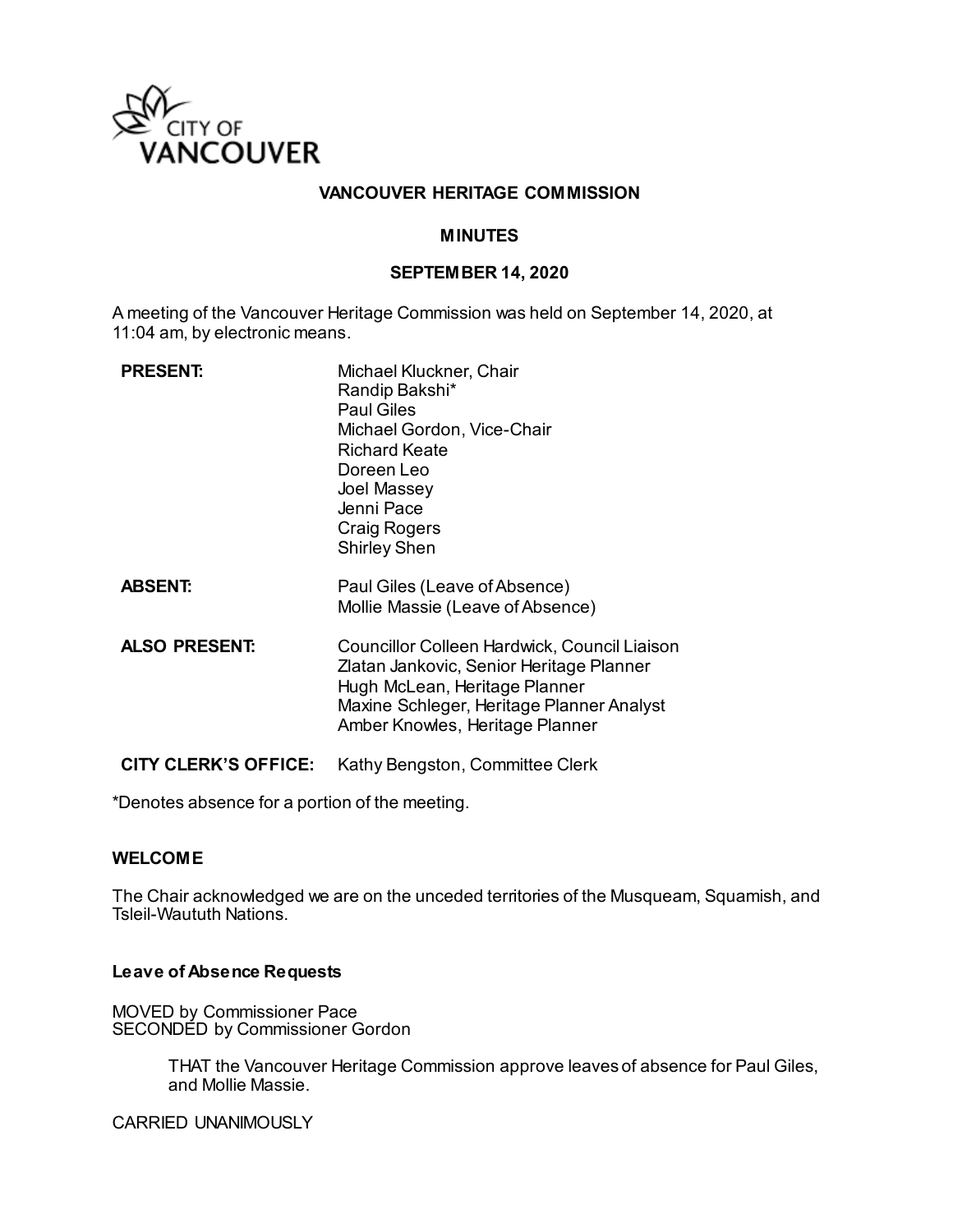## **Approval of Minutes – July 13, 2020**

MOVED by Commissioner Leo SECONDED by Commissioner Pace

> THAT the Vancouver Heritage Commission approve the Minutes from the meeting of July 13, 2020, as circulated.

CARRIED UNANIMOUSLY

**1. 343 Prior St. VHR "B" DP-2020-00130**

**Issues:** Compatibility of addition and infill, Conservation strategy

- **Applicant:** Jack McDonald, Jack McDonald Residential Design Jeff Allester, Allester Engineering John Atkin, John Atkin History + Research
- **Staff:** Amber Knowles, Heritage Planner Oliver Szeleczky, Development Planner

Staff and the applicant provided an overview of the application and responded to questions.

MOVED by Commissioner Gordon SECONDED by Commissioner Massey

#### WHEREAS

- 1. The Stewart Residence at 343 Prior Street is a 1901 building listed as a B on the Vancouver Heritage Register.
- 2. Its social and cultural history reflects the evolution of Vancouver and the Strathcona neighbourhood, including a connection with the noteworthy Branca family.
- 3. An application has been received to rehabilitate it within the conditional FSR of the RT-3 zoning.

#### THEREFORE BE IT RESOLVED

THAT the Vancouver Heritage Commission supports the application to construct an addition to the historic house as a separate dwelling unit and to add an infill building as presented in the design package, including the reuse and retention of decorative elements, the replacement of unsympathetic windows with new wooden ones, the removal of vinyl siding, and the paint scheme using the "True Colours" palette, with the following proviso: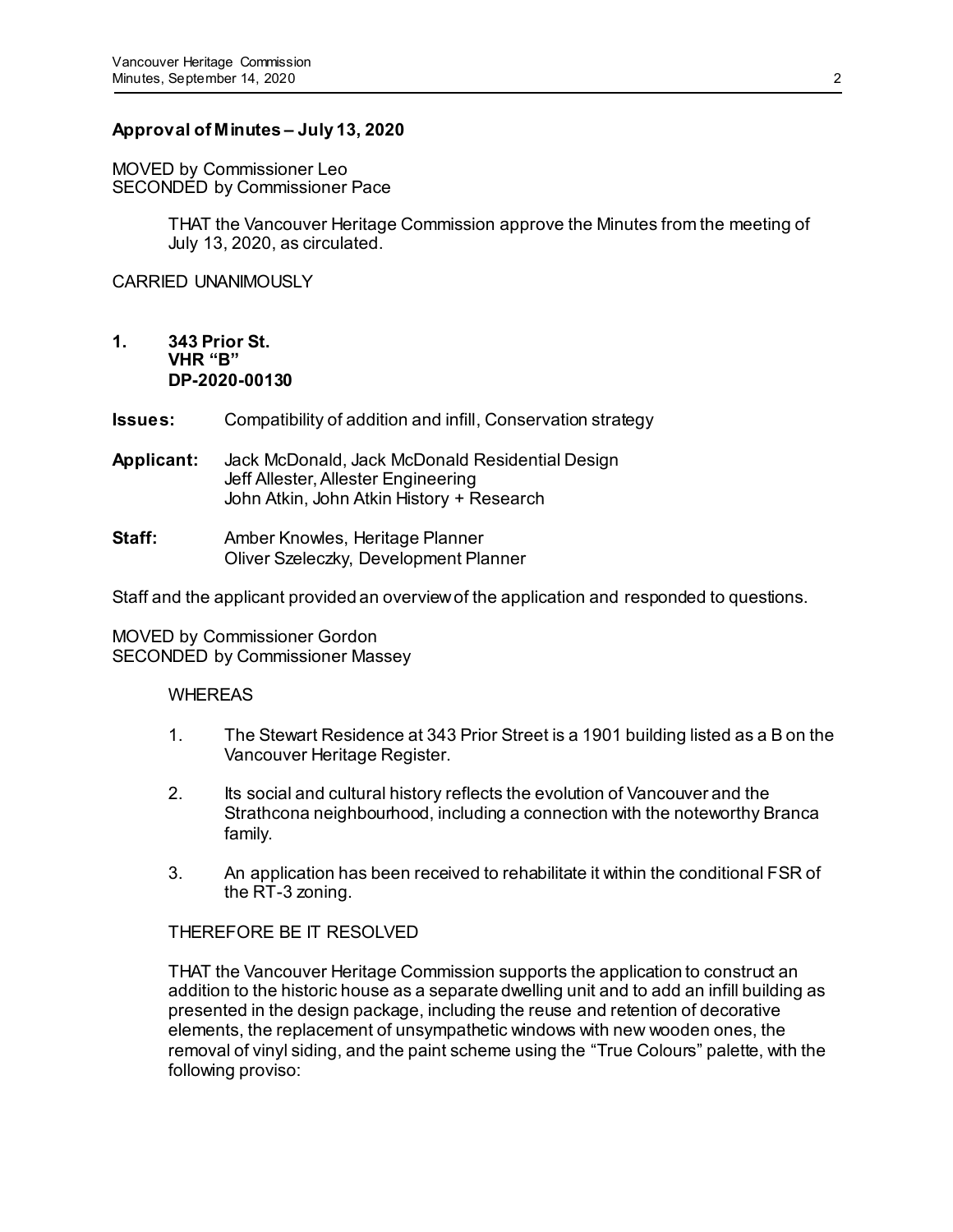i. That the Heritage Commission questions the need to strip the original siding from the house to enable rain screening, and asks staff to pursue a retention strategy using the Alternative Code of Compliance in order to maintain the historical authenticity of the building;

FURTHER THAT the Heritage Commission supports the complementary (rather than distinguishable) design of the addition and the infill.

### CARRIED UNANIMOUSLY

## **2. Statements of Significance and VHC – SoS Subcommittee Reports**

Staff provided a report from the Statements of Significance and SoS Subcommittee Report of July 20, 2020, and responded to questions.

MOVED by Commissioner Pace SECONDED by Commissioner Leo

> THAT the Vancouver Heritage Commission support adding 2625 Oxford Street (rear structure), Hardy Barn, to the Vancouver Heritage Register as a B-listing and that the Vancouver Heritage Register Evaluation be referred back to staff to complete the necessary revisions.

> FURTHER THAT the Vancouver Heritage Commission request that the Statements of Significance for:

- 2626 Oxford St Hardy Residence and Barn; and
- 315-317 East Pender St Chang Residence,

be referred back to the consultants for revisions.

CARRIED UNANIMOUSLY

MOVED by Commissioner Shen SECONDED by Commissioner Pace

> THAT the Vancouver Heritage Commission acknowledges that the Statements of Significance for 1041 Comox Street, 2268 Cornwall Avenue, and 343 Prior Street, and the Vancouver Heritage Register evaluation for 2268 Cornwall Avenue were reviewed only by staff due to work process adjustment early in the COVID-19 pandemic.

FURTHER THAT the Vancouver Heritage Commission support adding 2268 Cornwall Avenue, Harting Manor, to the Vancouver Heritage Register as a B-listing.

CARRIED UNANIMOUSLY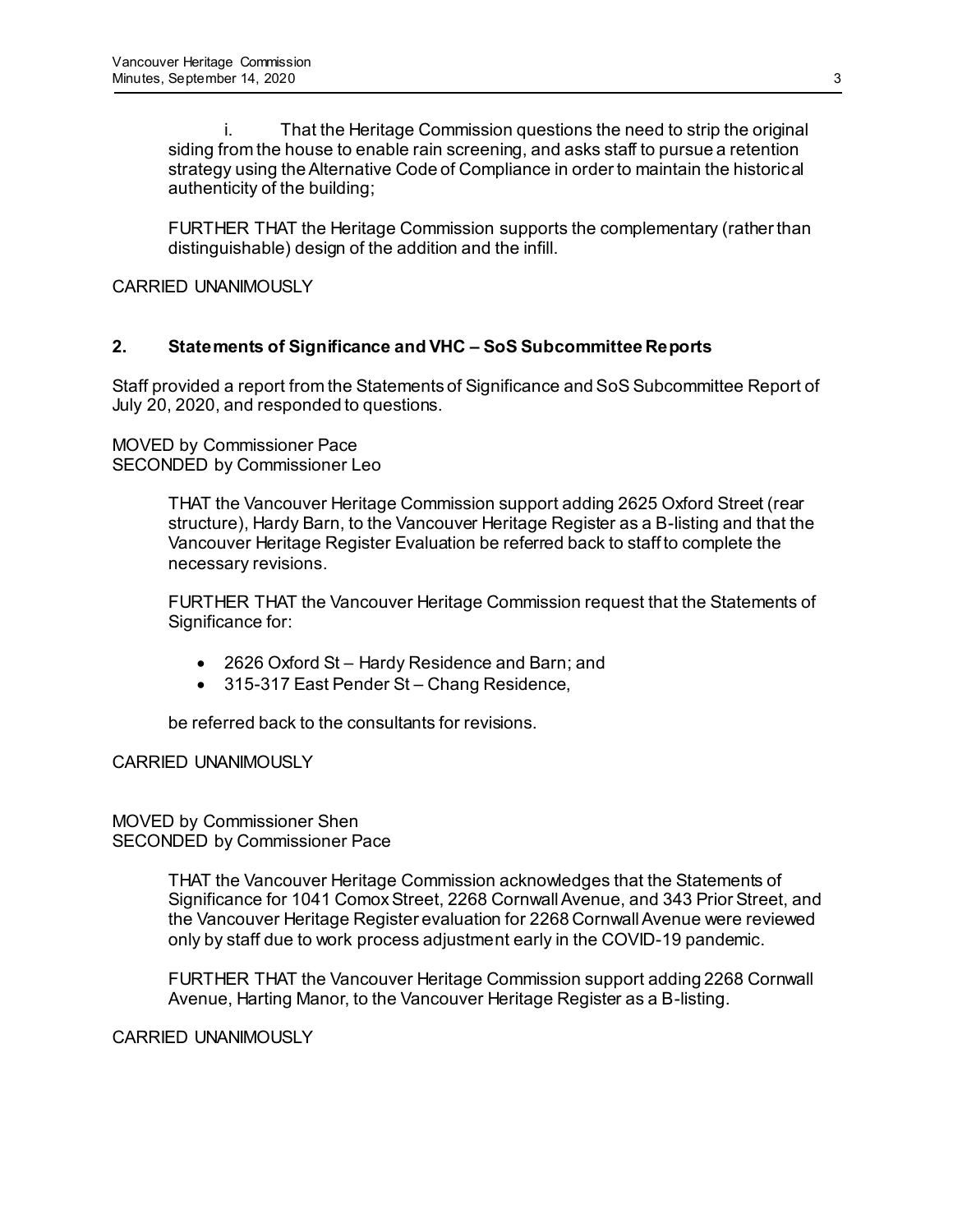\* \* \* \* \*

The Commission recessed at 12:02 pm and reconvened at 12:18 pm.

\* \* \* \* \*

## **3. Commemoration Policy Workshop**

City staff from Cultural Services provided a presentation on the Commemoration Policy. The presentation included introductory first steps, directions for public art, international and local re examination of monuments, and inquiry questions on the City's commemorative policy. Staff also reported on emerging opportunities, current work, initial research, consultation and engagement with key stakeholders, and directions and values.

The following comments and questions were made informally by Commissioners during the presentation and in the discussion period following it:

- there might be a difference in policy and criteria between CAC-funded public art and commemorative artwork initiated by grass-roots organizations;
- there were brief comments on whether monuments that present a contested message could be added to in a way that explains history in a more inclusive way, or whether removal (such as, to a museum or a less prominent place) is a more satisfactory response;
- staff clarified that Indigenous Reconciliation is focused on the three local First Nations. There were comments on how a Coast Salish sense of place could be incorporated into the city in civic infrastructure;
- there was discussion on whether monuments were expected to be permanent, or whether commemorative work could be designed to be removed or to disappear after a specified period. it was acknowledged that monuments and memorializations need to be as inclusive as possible of all groups in the city;
- there was discussion on the vetting of, and adding to, text on monuments, including the question of who would control it. As well, there was a brief discussion of the exclusive use of non-English languages in commemorative artwork and their accessibility to the widestpossible public.

## **4. Other Business**

## **a) Vancouver Heritage Register Administrative Update**

Heritage staff informed the Commission that the Vancouver Heritage Register Administrative Update Report will be presented to Council on Tuesday, October 6, 2020, and will include the addition of buildings recently evaluated by the SoS Subcommittee and supported by the Commission to be added, the deletion of demolished buildings, and other housekeeping updates to the Vancouver Heritage Register document. The report will be available online one week prior to the October 6, 2020 Council meeting.

## **5. New Business**

None.